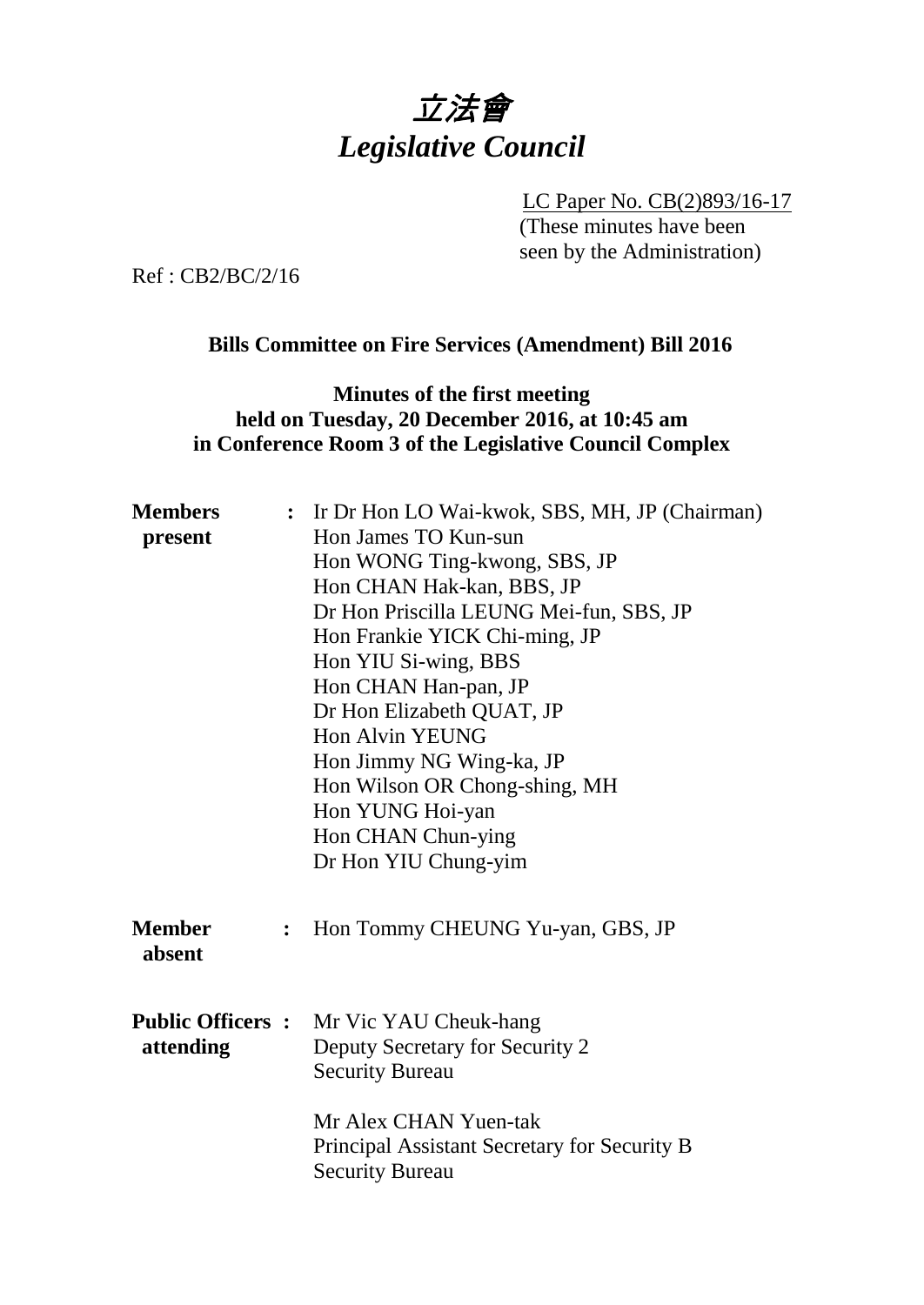|                               | Miss Venus TSOI Yuen-san<br><b>Assistant Secretary for Security B2</b><br><b>Security Bureau</b>                 |
|-------------------------------|------------------------------------------------------------------------------------------------------------------|
|                               | Mr Terrance TSANG Wing-hung<br><b>Acting Assistant Director (Fire Safety)</b><br><b>Fire Services Department</b> |
|                               | Mr CHENG Sui-on<br>Senior Divisional Officer (Support)<br><b>Fire Services Department</b>                        |
|                               | Ms Rayne CHAI Chih-hui<br>Acting Senior Assistant Law Draftsman (I) 2<br>Department of Justice                   |
| <b>Clerk</b> in<br>attendance | : Ms Maisie LAM<br>Chief Council Secretary (2) 5                                                                 |
| <b>Staff in</b><br>attendance | : Ms Vanessa CHENG<br>Assistant Legal Adviser 5                                                                  |
|                               | Ms Janet SHUM<br>Senior Council Secretary (2) 5                                                                  |
|                               | Miss Maggie CHIU<br>Legislative Assistant (2) 5                                                                  |

#### Action

#### **I. Election of Chairman**

Ir Dr LO Wai-kwok was elected Chairman of the Bills Committee.

2. Members agreed that election of a Deputy Chairman was not necessary.

#### **II. Meeting with the Administration** [File Ref.: SBCR 1/2361/14, LC Paper Nos. LS13/16-17, CB(2)1817/15-16, CB(2)457/16-17(02) to (04), CB(2)464/16-17(01), and CB(3)137/16-17]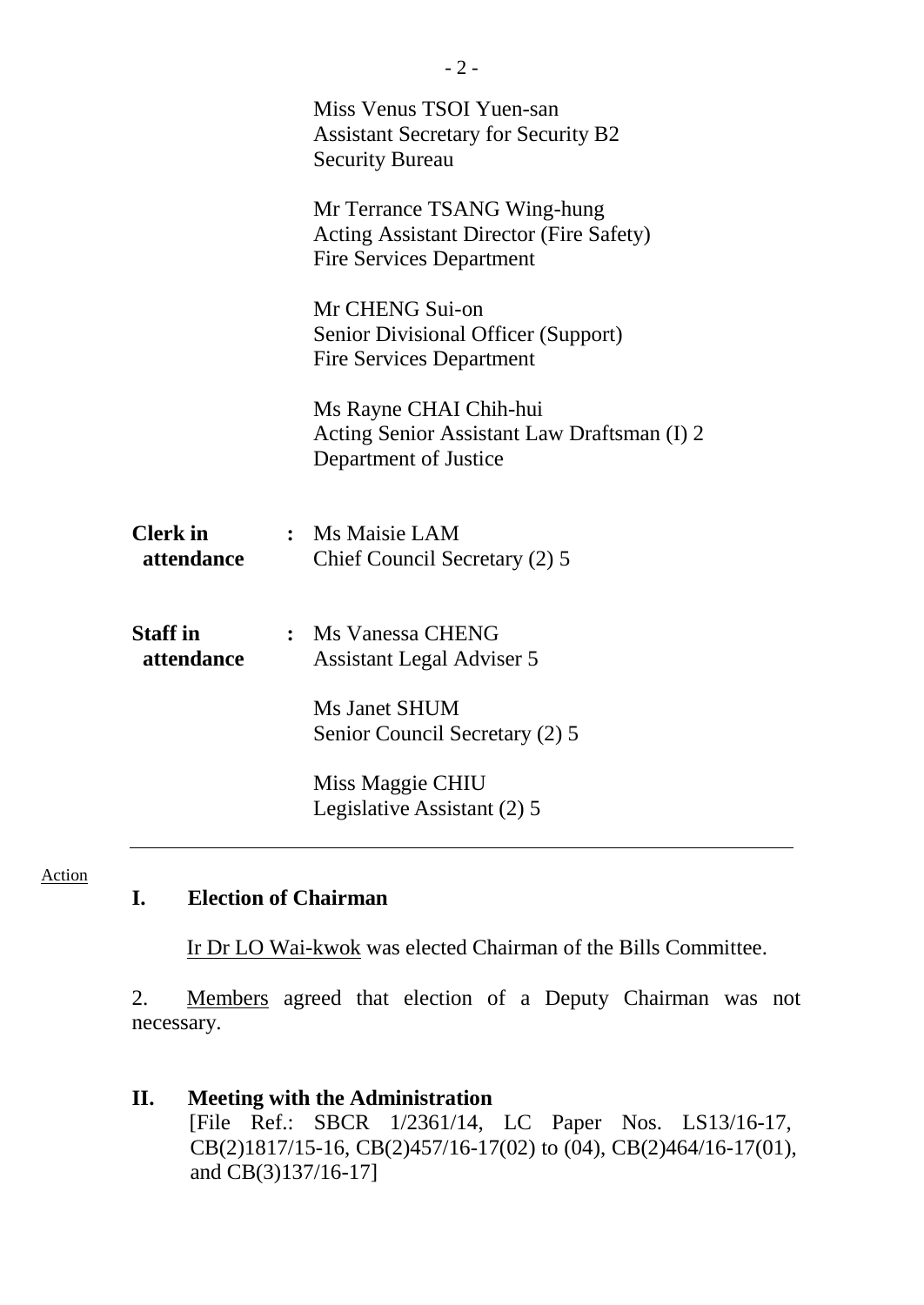Action

3. The Bills Committee deliberated (index of proceedings attached at **Annex**).

### Clause-by-clause examination of the Bill

4. The Bills Committee completed clause-by-clause examination of the Chinese text of the Fire Services (Amendment) Bill 2016 ("the 2016 Bill").

- Admin 5. The Bills Committee requested the Administration to consider:
	- (a) amending regulations 6, 7, 8 and 9 of the Fire Service (Installations and Equipment) Regulations (Cap. 95B) ("the Regulations") to the effect that the requirements concerned would cover not only the fire service installations or equipment installed/to be installed in the premises, but also those installed/to be installed at locations which are not within the premises but which are installed/to be installed for the premises in light of the proposed addition of the term "or for" (which was omitted from the Fire Services (Amendment) Bill 2015) in the proposed new regulation 7(3) and (4) of the Regulations to clarify that some parts of an fire service installation or equipment for the premises might not necessarily be installed inside the premises;
	- (b) revising the drafting of the proposed new regulation 7(4) of the Regulations to provide greater flexibility for the Director of Fire Services ("the Director") or a person authorized by the Director in inspecting and testing the fire service installation or equipment installed in, or for, any premises, the purpose of which might include but not limited to checking its safety and the efficiency of its working order; and
	- (c) amending the existing regulation 10(1) of the Regulations by substituting the wordings "fire service equipment" with "fire service installation or equipment" which was a defined term under section 2 of the Fire Services Ordinance (Cap. 95).

#### Invitation of public views

6. Members agreed to invite written submissions on the 2016 Bill from those deputations which had previously given views to the Bills Committee on the Fire Services (Amendment) Bill 2015.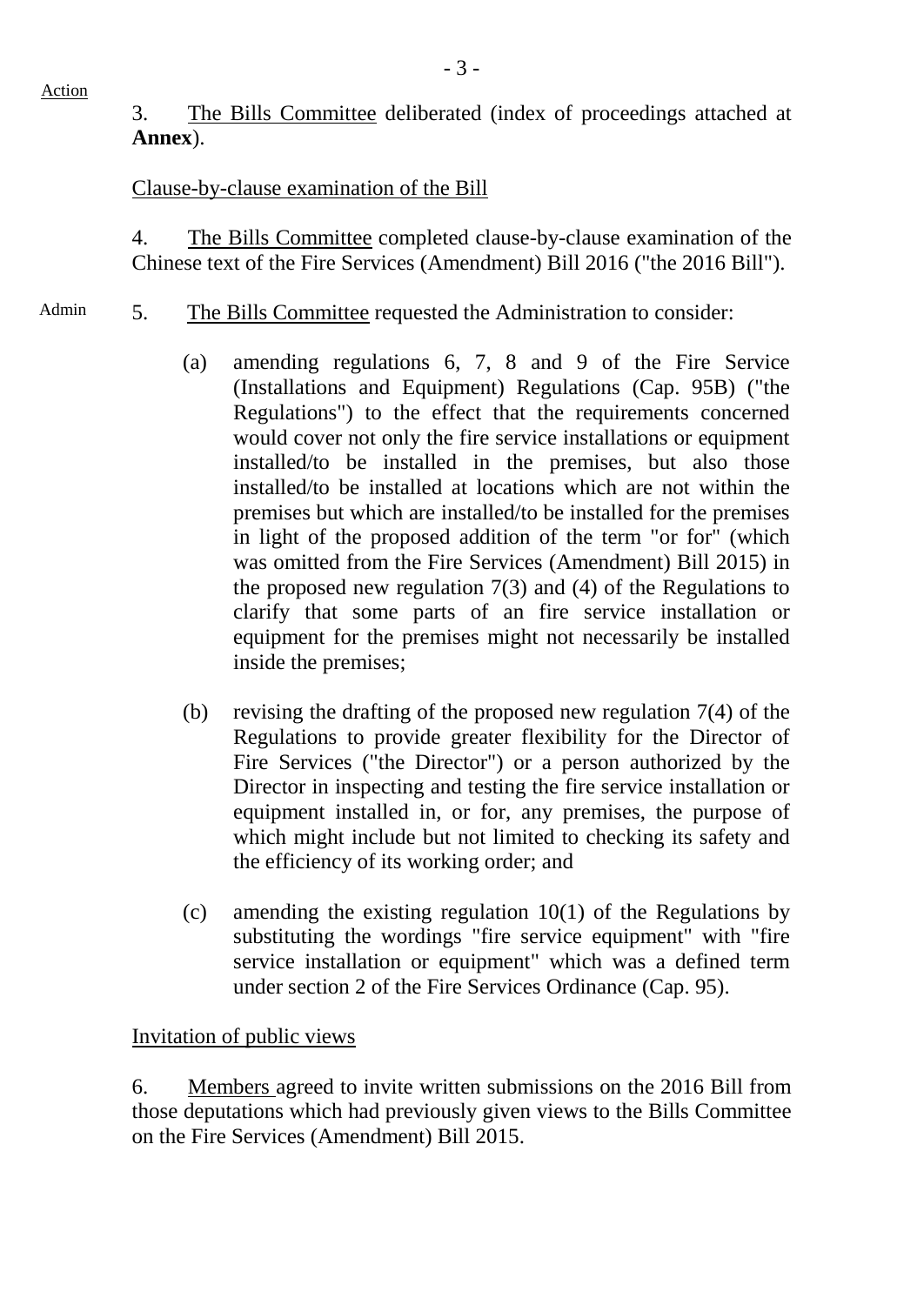#### **III. Any other business**

7. The Chairman said that another meeting with the Administration to consider its written response to the issues raised at the meeting and the written submission received, if any, would be scheduled for Friday, 13 January 2017, at 8:45 am.

(*Post-meeting note*: At the request of the Administration and with the concurrence of the Chairman, the above meeting has been rescheduled for Tuesday, 24 January 2017, at 10:45 am.)

8. There being no other business, the meeting ended at 12:27 pm.

Council Business Division 2 Legislative Council Secretariat 24 February 2017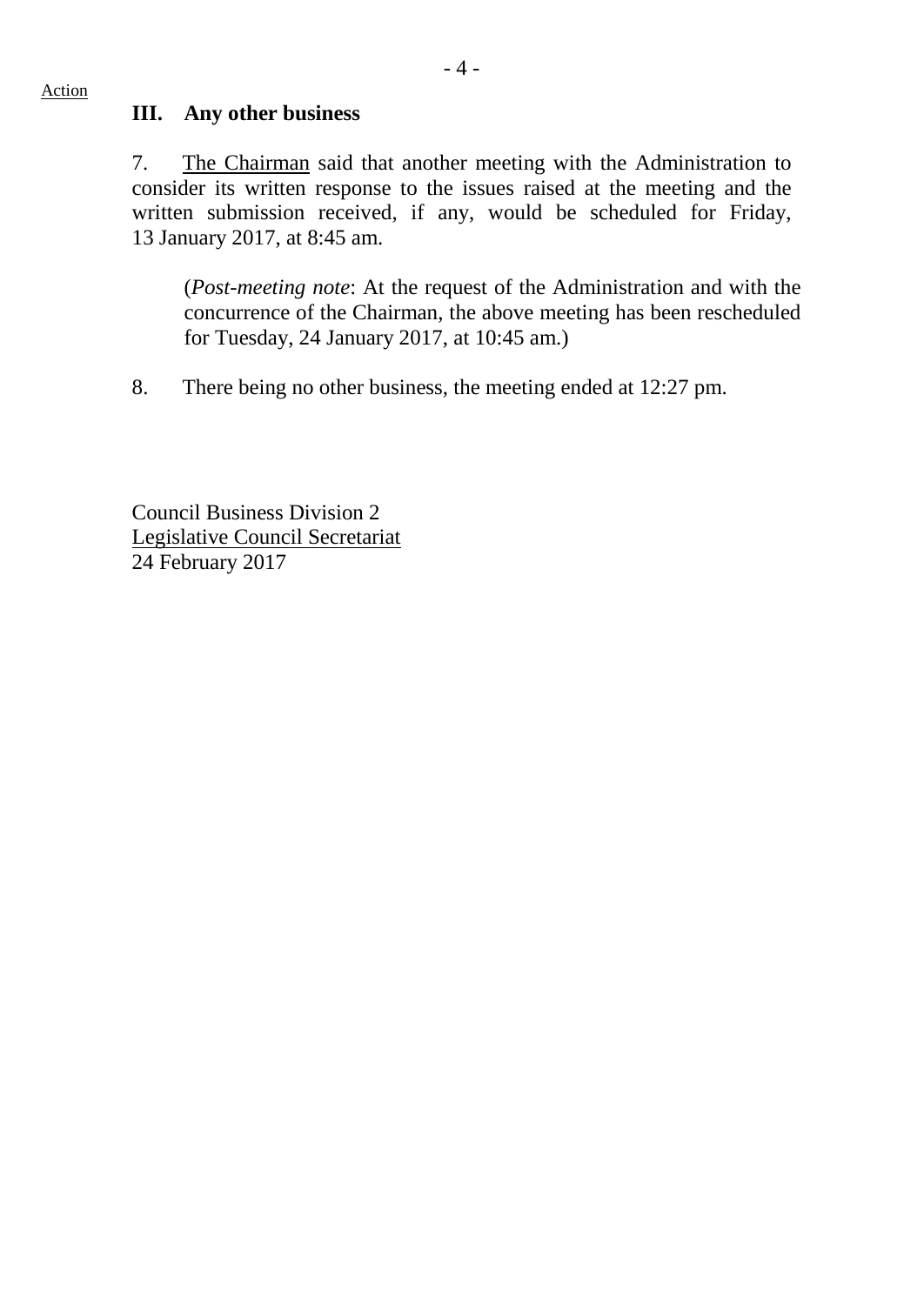## **Proceedings of the first meeting of the Bills Committee on Fire Services (Amendment) Bill 2016 held on Tuesday, 20 December 2016, at 10:45 am in Conference Room 3 of the Legislative Council Complex**

| <b>Speaker</b><br>marker                                                                                                            | Subject(s)/Discussion<br><b>Action</b><br>required                                                                                                                                                                                                                                                                                                                                                                                                                                                                                                                                                                                                                                                                                                                                                                                                                                                                                                                                                                                                                                                                                                                                                                                                                                                                                                                                                                                                                                                                                                                                                                                                                                                               |
|-------------------------------------------------------------------------------------------------------------------------------------|------------------------------------------------------------------------------------------------------------------------------------------------------------------------------------------------------------------------------------------------------------------------------------------------------------------------------------------------------------------------------------------------------------------------------------------------------------------------------------------------------------------------------------------------------------------------------------------------------------------------------------------------------------------------------------------------------------------------------------------------------------------------------------------------------------------------------------------------------------------------------------------------------------------------------------------------------------------------------------------------------------------------------------------------------------------------------------------------------------------------------------------------------------------------------------------------------------------------------------------------------------------------------------------------------------------------------------------------------------------------------------------------------------------------------------------------------------------------------------------------------------------------------------------------------------------------------------------------------------------------------------------------------------------------------------------------------------------|
| Agenda item I: Election of Chairman                                                                                                 |                                                                                                                                                                                                                                                                                                                                                                                                                                                                                                                                                                                                                                                                                                                                                                                                                                                                                                                                                                                                                                                                                                                                                                                                                                                                                                                                                                                                                                                                                                                                                                                                                                                                                                                  |
| $000127 -$<br>Mr James TO<br><b>Election of Chairman</b><br>000235<br>Dr Elizabeth QUAT<br>Mr Frankie YICK<br>Ir Dr LO Wai-kwok     |                                                                                                                                                                                                                                                                                                                                                                                                                                                                                                                                                                                                                                                                                                                                                                                                                                                                                                                                                                                                                                                                                                                                                                                                                                                                                                                                                                                                                                                                                                                                                                                                                                                                                                                  |
| Agenda item II: Meeting with the Administration                                                                                     |                                                                                                                                                                                                                                                                                                                                                                                                                                                                                                                                                                                                                                                                                                                                                                                                                                                                                                                                                                                                                                                                                                                                                                                                                                                                                                                                                                                                                                                                                                                                                                                                                                                                                                                  |
| $000236 -$<br>Chairman<br>Briefing<br>001107<br>Admin                                                                               | by the Administration on the<br>Fire<br>Services<br>(Amendment) Bill 2016 ("the 2016 Bill") by PowerPoint<br>presentation (LC Paper No. CB(2) 471/16-17 (01)).                                                                                                                                                                                                                                                                                                                                                                                                                                                                                                                                                                                                                                                                                                                                                                                                                                                                                                                                                                                                                                                                                                                                                                                                                                                                                                                                                                                                                                                                                                                                                   |
| $001108 -$<br>Chairman<br>001713<br>Dr Elizabeth QUAT<br>Admin<br>RFE <sub>s</sub> .<br>("RFE(RA)")<br>("RFE(FSI)" )<br>safety risk | Dr Elizabeth QUAT's advice that Members belonging to the<br>Democratic Alliance for the Betterment and Progress of Hong<br>Kong supported the 2016 Bill which was introduced after the<br>lapse of the Fire Services (Amendment) Bill 2015 ("the 2015<br>Bill") upon the prorogation of the Fifth Legislative Council<br>("LegCo") on 16 July 2016.<br>Dr Elizabeth QUAT's enquiries about the expected number of<br>persons eligible for registration as registered fire engineers<br>("RFEs") under the proposed RFE Scheme in the short, medium<br>and longer terms; the expected number of licence applicants of<br>the prescribed premises that would opt to use the fire safety risk<br>assessment and certification services of RFEs; and the expected<br>turnaround time to be shortened in engaging these services of<br>The Administration's advice that:<br>(a) according to an earlier study, it was estimated that a pool of<br>around 150 and 1500 professionals could meet the<br>qualification requirements for RFE (Risk Assessment)<br>and RFE<br>(Fire<br>Services<br>Installation)<br>and/or<br><b>RFE</b><br>(Ventilating<br>System)<br>("RFE(VentS)") respectively;<br>(b) at present, the Fire Services Department ("FSD") processed<br>around 3 500 licence applications each year. There was no<br>assessment as to how many licence applicants would opt to<br>use the services of RFEs upon the implementation of the<br>proposed RFE Scheme which would be up to the market<br>force to determine; and<br>(c) taking the licensing process of food premises as an example,<br>it currently took around 17 days for FSD to conduct fire<br>and formulate fire<br>assessment<br>safety |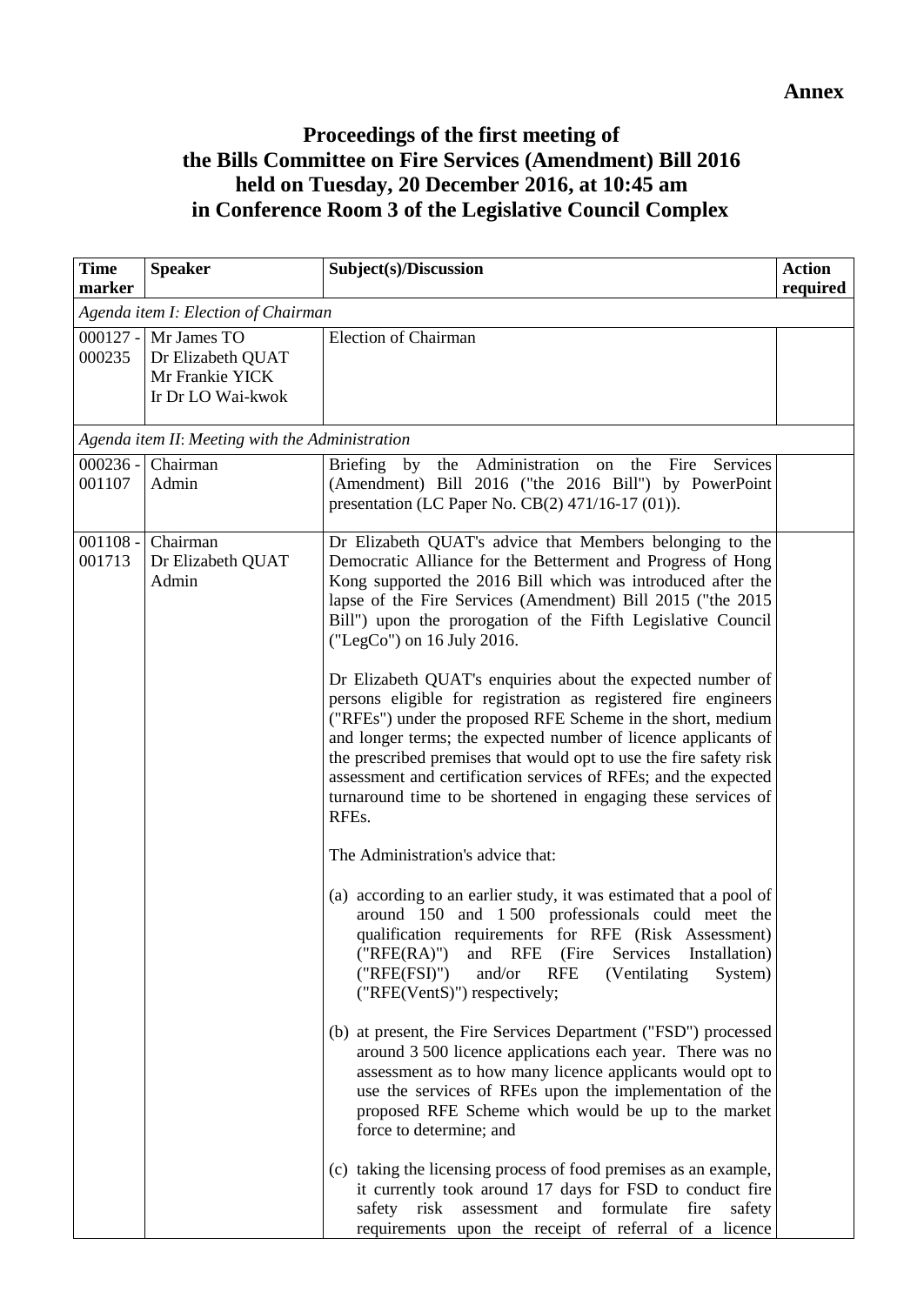| <b>Time</b><br>marker | <b>Speaker</b>                         | Subject(s)/Discussion                                                                                                                                                                                                                                                                                                                                                                                                                                                                                                                                                                                                                                                                                                                                                                                                                                                                                                                                                                                                                                                                                                                                                                                                                                                                                                                                                    | <b>Action</b><br>required |
|-----------------------|----------------------------------------|--------------------------------------------------------------------------------------------------------------------------------------------------------------------------------------------------------------------------------------------------------------------------------------------------------------------------------------------------------------------------------------------------------------------------------------------------------------------------------------------------------------------------------------------------------------------------------------------------------------------------------------------------------------------------------------------------------------------------------------------------------------------------------------------------------------------------------------------------------------------------------------------------------------------------------------------------------------------------------------------------------------------------------------------------------------------------------------------------------------------------------------------------------------------------------------------------------------------------------------------------------------------------------------------------------------------------------------------------------------------------|---------------------------|
|                       |                                        | application from the licensing authority, and around 14 days<br>to conduct compliance inspection and certification after the<br>licence applicant concerned notified FSD of the completion<br>of the relevant fire services works. It was estimated that<br>upon the implementation of the proposed RFE Scheme,<br>RFE(RA) and RFE(FSI)/RFE(VentS) might be able to<br>complete the risk assessment services in about five days and<br>the certification services in about three days.                                                                                                                                                                                                                                                                                                                                                                                                                                                                                                                                                                                                                                                                                                                                                                                                                                                                                   |                           |
| $001714 -$<br>002248  | Chairman<br>Mr CHAN Chun-ying<br>Admin | Mr CHAN Chun-ying's concern about whether the findings of<br>the consultations with the trade conducted in 2007 and 2011 and<br>the BIA study conducted from mid-2012 to mid-2013 were still<br>applicable today, in particular as to whether there were any<br>updates to the estimated supply of RFEs in the market which<br>was conducive to the successful implementation of the proposed<br>RFE Scheme.<br>The Administration's response that:<br>it had maintained on-going communication with various<br>(a)<br>stakeholders on the proposed RFE Scheme.<br><b>Before</b><br>introducing the 2016 Bill into LegCo, it had consulted the<br>Hong Kong Institution of Engineers and the Hong Kong<br>Institute of Surveyors which had indicated their support for<br>the proposed RFE Scheme and the 2016 Bill; and<br>based on the past estimation and taking into account the<br>(b)<br>fact that there were currently around 130 staff processing<br>licence applications in FSD, it was considered that there<br>should be a sufficient supply of potential candidates in the<br>market to meet the service demand arising from the<br>implementation of the proposed RFE Scheme. In addition,<br>it was expected that the roll-out of the proposed RFE<br>Scheme would attract more persons to develop a<br>professional career in the fire engineering field. |                           |
| $002249 -$<br>002950  | Chairman<br>Dr YIU Chung-yim<br>Admin  | Dr YIU Chung-yim called on the Administration to further<br>consult the surveying profession, as he understood that two<br>bodies of the surveying profession and some individual<br>surveyors had concerns on the 2016 Bill.<br>Noting that persons eligible for registration as RFEs would not<br>be limited to registered professional engineers ("RPEs"),<br>Dr YIU Chung-yim's enquiries about whether "registered fire<br>engineer" was an appropriate name for these qualified persons<br>and whether a grandfathering clause would be provided for to<br>enable existing practitioners with relevant experience to be<br>registered as RFEs.<br>The Administration's response that:<br>as explained to the Bills Committee on the 2015 Bill,<br>(a)<br>persons eligible to apply to be registered as RFEs could be<br>RPEs of relevant disciplines; persons with undergraduate<br>degrees relevant to the duties of RFE(RA), RFE(FSI) or<br>RFE(VentS) or practitioners with sufficient experience,                                                                                                                                                                                                                                                                                                                                                              |                           |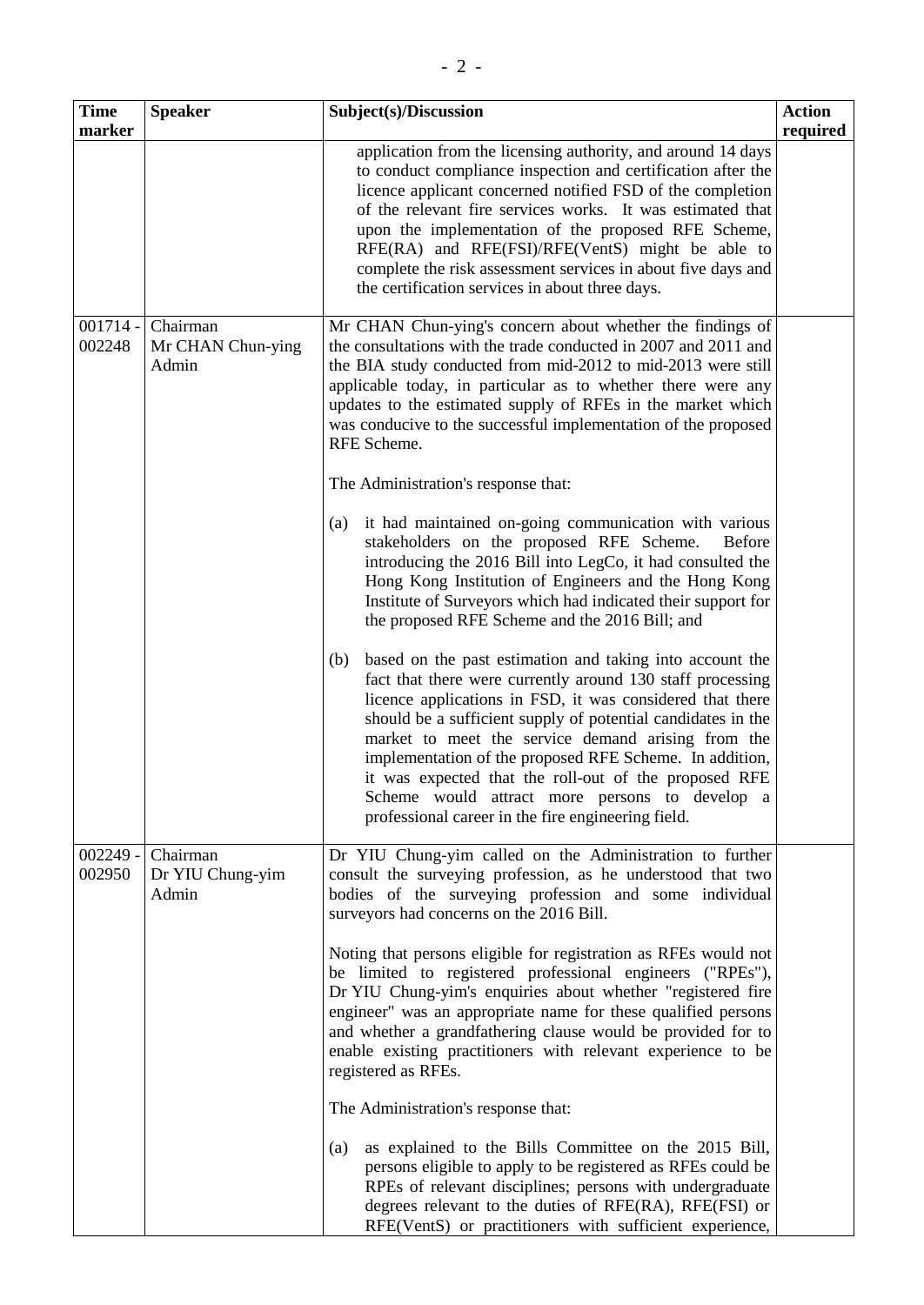| <b>Time</b><br>marker | <b>Speaker</b>                      | Subject(s)/Discussion                                                                                                                                                                                                                                                                                                                                                                                                                                                                                                                                                                                                                                                                                                                                                                                                                                                                                                                                                                                                                                                                                                                                                                                                                                                                                                                                                                                                                                                                                                                                                                                                                    | <b>Action</b><br>required |
|-----------------------|-------------------------------------|------------------------------------------------------------------------------------------------------------------------------------------------------------------------------------------------------------------------------------------------------------------------------------------------------------------------------------------------------------------------------------------------------------------------------------------------------------------------------------------------------------------------------------------------------------------------------------------------------------------------------------------------------------------------------------------------------------------------------------------------------------------------------------------------------------------------------------------------------------------------------------------------------------------------------------------------------------------------------------------------------------------------------------------------------------------------------------------------------------------------------------------------------------------------------------------------------------------------------------------------------------------------------------------------------------------------------------------------------------------------------------------------------------------------------------------------------------------------------------------------------------------------------------------------------------------------------------------------------------------------------------------|---------------------------|
|                       |                                     | provided that they had the relevant and sufficient academic<br>and professional training and working experience.<br>The<br>detailed qualification and experience required of these<br>three types of persons would be provided for in the new<br>regulation to be made by the Chief Executive in Council<br>under the Fire Services Ordinance (Cap. 95) ("the principal<br>Ordinance") after the passage of the 2016 Bill ("the new<br>regulation"); and<br>"registered fire engineer" was an appropriate title to reflect<br>(b)<br>the knowledge and experience required of this group of<br>qualified personnel which covered areas of fire protection<br>systems, fire science, human behavior in fire, etc. The<br>trade consulted had no objection in this regard.<br>The Chairman referred members to the position of the Bills<br>Committee on the 2015 Bill on the naming of RFE as set out in<br>paragraph 29 of the report of the Bills Committee (LC Paper<br>No. CB(2)1817/15-16).                                                                                                                                                                                                                                                                                                                                                                                                                                                                                                                                                                                                                                          |                           |
| $002951 -$<br>003709  | Chairman<br>Mr Alvin YEUNG<br>Admin | Mr Alvin YEUNG's enquiries on the long-term establishment of<br>staff in FSD responsible for processing licence applications<br>after the implementation of the proposed RFE Scheme; the<br>composition of the registration committee; and the disciplinary<br>actions against RFEs for negligence in professional aspect.<br>The Administration's response that:<br>FSD would maintain its existing services after the roll-out<br>(a)<br>of the proposed RFE Scheme, so as to provide flexibility<br>for those licence applicants who preferred to continue<br>using FSD's services. Separately, fire safety requirements<br>formulated by RFE(RA) had to be endorsed by FSD before<br>they were issued to the licence applicants concerned. FSD<br>would also select premises on a random basis to conduct<br>audit inspections of at least 70% of those cases whereby<br>the certification was completed by an RFE(FSI) or<br>RFE(VentS); and<br>details of the composition of the registration committee<br>(b)<br>and the regulatory mechanism for RFEs would be provided<br>for in the new regulation. The initial thoughts were that<br>the registration committee would comprise, among others,<br>persons from the relevant professional and academic<br>A disciplinary mechanism would be set up to<br>fields.<br>inquire into and deal with cases in which an RFE was<br>suspected to have failed to discharge the duties properly.<br>Apart from disciplinary offences, RFEs would be subject<br>to criminal liability if, among other things, an RFE had<br>issued a fire safety certificate that was false or misleading. |                           |
| $003710 -$<br>003926  | Chairman<br>Admin                   | Commencement of clause-by-clause examination of the Bill                                                                                                                                                                                                                                                                                                                                                                                                                                                                                                                                                                                                                                                                                                                                                                                                                                                                                                                                                                                                                                                                                                                                                                                                                                                                                                                                                                                                                                                                                                                                                                                 |                           |
| 003927 -<br>004129    | Chairman<br>Admin                   | Examination of the long title and clauses 1 to 4                                                                                                                                                                                                                                                                                                                                                                                                                                                                                                                                                                                                                                                                                                                                                                                                                                                                                                                                                                                                                                                                                                                                                                                                                                                                                                                                                                                                                                                                                                                                                                                         |                           |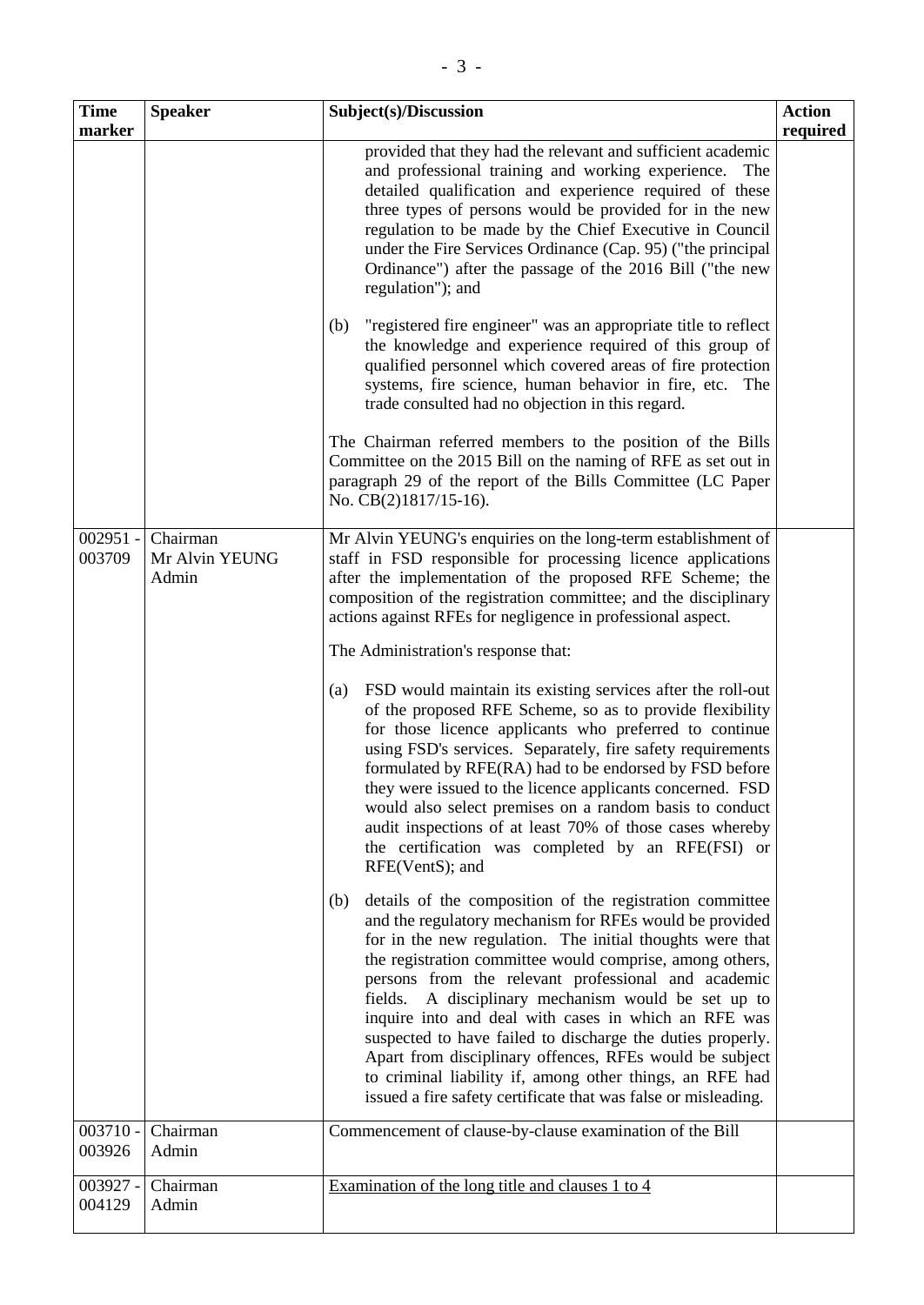| <b>Time</b>          | <b>Speaker</b>                       | Subject(s)/Discussion                                                                                                                                                                                                                                                                                                                                                                                                                                                                                                                                                                                                                                                                                                                | <b>Action</b> |
|----------------------|--------------------------------------|--------------------------------------------------------------------------------------------------------------------------------------------------------------------------------------------------------------------------------------------------------------------------------------------------------------------------------------------------------------------------------------------------------------------------------------------------------------------------------------------------------------------------------------------------------------------------------------------------------------------------------------------------------------------------------------------------------------------------------------|---------------|
| marker               |                                      |                                                                                                                                                                                                                                                                                                                                                                                                                                                                                                                                                                                                                                                                                                                                      | required      |
| $004130 -$<br>005042 | Chairman                             | Examination of clause 5                                                                                                                                                                                                                                                                                                                                                                                                                                                                                                                                                                                                                                                                                                              |               |
|                      | Admin<br>Mr CHAN Chun-ying           | Mr CHAN Chun-ying's suggestion that the verb "制定" should<br>be added before the respective phrases "該小組的權力及程<br>序", "面試委員會的權力及程序", "紀律審裁委員會的權力<br>及程序" and "上訴委員會的權力及程序" in the Chinese text<br>of the proposed new subsections (gc), (gd), (gg) and (gi) of<br>section $25(1)$ of the principal Ordinance.                                                                                                                                                                                                                                                                                                                                                                                                                          |               |
|                      |                                      | The Administration's explanation that the above phrases should<br>be read in conjunction with the introductory sentence "行政長<br>官會同行政會議可藉規例就以下事項訂立條文" of the<br>Chinese text of section $25(1)$ of the principal Ordinance.                                                                                                                                                                                                                                                                                                                                                                                                                                                                                                          |               |
|                      |                                      | Members noted that the proposed new section $25(4)$ of the<br>principal Ordinance had provided that regulations made under<br>the proposed new subsections of section $25(1)$ of the principal<br>Ordinance, except those concerning fees to be charged in<br>relation to the registration and de-registration of RFEs, would<br>be subject to the positive vetting procedures under section 35 of<br>the Interpretation and General Clauses Ordinance (Cap. 1).                                                                                                                                                                                                                                                                     |               |
| $005043 -$<br>005838 | Chairman<br>Mr CHAN Han-pan<br>Admin | Mr CHAN Han-pan's enquiry as to the mechanisms to be put in<br>place under the proposed RFE Scheme to prevent malpractices<br>and conflict of interest, in particular bid-rigging acts in the<br>tendering process which were not uncommon in building repair<br>and maintenance works.                                                                                                                                                                                                                                                                                                                                                                                                                                              |               |
|                      |                                      | The Administration's advice that the implementation details of<br>the proposed RFE Scheme would be provided for in the new<br>regulation. Regulatory control measures intended to be put in<br>place included, among others, that:                                                                                                                                                                                                                                                                                                                                                                                                                                                                                                   |               |
|                      |                                      | the fire safety requirements formulated by RFE(RA) had to<br>(a)<br>be endorsed by FSD before they were issued to the licence<br>applicants concerned in order to ensure that consistent fire<br>safety standards would be maintained. To assess and<br>ensure the quality of certification work of the RFEs<br>concerned, FSD would also select premises on a random<br>basis to conduct audit inspections of at least 70% of those<br>cases whereby the certification was completed by RFE(FSI)<br>or RFE(VentS); and                                                                                                                                                                                                              |               |
|                      |                                      | FSD had sought advice from the Corruption Prevention<br>(b)<br>Department of the Independent Commission Against<br>Corruption ("ICAC") for suitable control measures to<br>prevent malpractices and conflict of interest. Preventive<br>measures recommended by ICAC included, among others,<br>the prohibition of an RFE from certifying works carried<br>out by a registered fire service installation contractor or a<br>registered specialist contractor (ventilating works category)<br>if the RFE concerned was the proprietor, shareholder,<br>director, partner or an employee of that contractor, and<br>positive declaration of no conflict of interest by RFE on<br>each certification occasion. The recommended measures |               |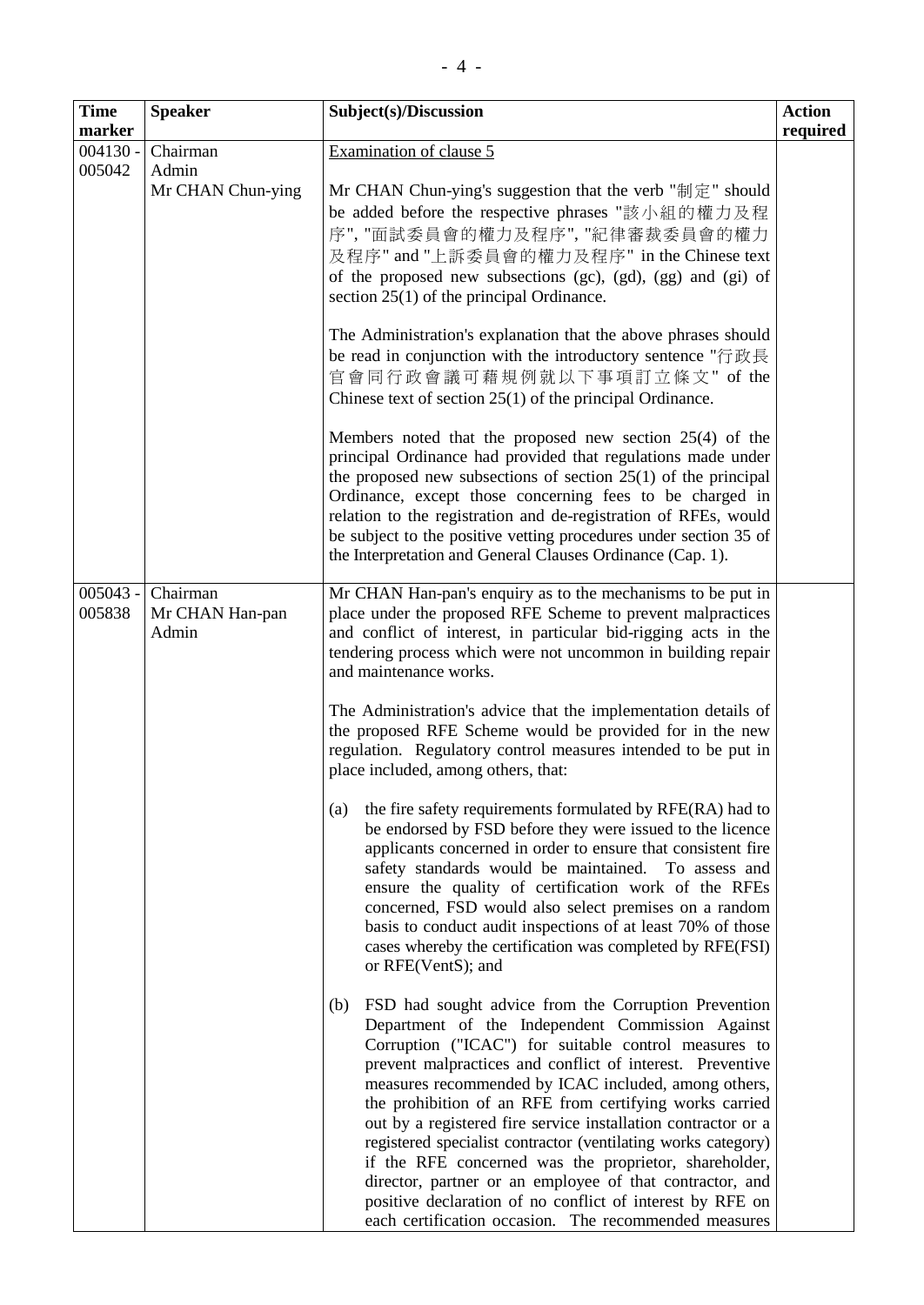| <b>Time</b>          | <b>Speaker</b>                                            | Subject(s)/Discussion                                                                                                                                                                                                                                                                                                                                                                                                                                                                                                                                                                                                                                                                                                                                                                                                                               | <b>Action</b> |
|----------------------|-----------------------------------------------------------|-----------------------------------------------------------------------------------------------------------------------------------------------------------------------------------------------------------------------------------------------------------------------------------------------------------------------------------------------------------------------------------------------------------------------------------------------------------------------------------------------------------------------------------------------------------------------------------------------------------------------------------------------------------------------------------------------------------------------------------------------------------------------------------------------------------------------------------------------------|---------------|
| marker               |                                                           | of ICAC would be set out in the codes of practice or<br>guidance notes issued by FSD for RFEs.                                                                                                                                                                                                                                                                                                                                                                                                                                                                                                                                                                                                                                                                                                                                                      | required      |
| $005839 -$<br>010433 | Chairman<br>Dr YIU Chung-yim<br>Admin                     | Dr YIU Chung-yim's enquiry about the absence of a complaint<br>mechanism for the lodging of complaints against the services<br>provided by RFEs; the mechanism to monitor the performance<br>of the interview boards, disciplinary boards and appeal boards<br>in relation to RFEs; and the reason why the composition of the<br>above boards was not provided for in the 2016 Bill as similar<br>matters were set out in other principal legislation such as<br>Property Management Services Ordinance (Cap. 626).<br>The Administration's reiteration that the implementation details<br>of the proposed RFE Scheme, including the composition of the<br>various panels and boards, would be provided for in the new<br>regulation. The Administration would continue to engage the<br>relevant professions before finalizing the new regulation. |               |
| $010434 -$<br>011152 | Chairman<br>Mr CHAN Han-pan<br>Admin<br>Mr CHAN Chun-ying | Mr CHAN Han-pan's reiteration that mechanisms had to be put<br>in place under the proposed RFE Scheme to prevent bid-rigging<br>acts in the tendering process; and his expression of support for<br>the proposed RFE Scheme.                                                                                                                                                                                                                                                                                                                                                                                                                                                                                                                                                                                                                        |               |
|                      |                                                           | Mr CHAN Chun-ying's remark that since the proposed RFE<br>Scheme was aimed at offering an additional option for the<br>licence applicants, licence applicants could still choose FSD's<br>services after the roll-out of the Scheme if they so wish.                                                                                                                                                                                                                                                                                                                                                                                                                                                                                                                                                                                                |               |
| $011153 -$<br>012046 | Chairman<br>Admin                                         | Examination of clauses 6 to 8                                                                                                                                                                                                                                                                                                                                                                                                                                                                                                                                                                                                                                                                                                                                                                                                                       |               |
|                      | ALA5                                                      | The Administration's undertaking to provide a written response<br>to the following suggestions of the Legal Adviser to the Bills<br>Committee:<br>to amend regulations $6, 7, 8$ and $9$ of the Fire Service<br>(a)<br>(Installations and Equipment) Regulations (Cap. 95B)<br>("the Regulations") to the effect that the requirements<br>concerned would cover not only the fire service<br>installations or equipment installed/to be installed in the<br>premises, but also those installed/to be installed at<br>locations which were not within the premises but which<br>were installed/to be installed for the premises in light of                                                                                                                                                                                                          | <b>Admin</b>  |
|                      |                                                           | the proposed addition of the term "or for" (which was<br>omitted from the 2015 Bill) in the proposed new regulation<br>$7(3)$ and (4) of the Regulations to clarify that some parts of<br>an fire service installation or equipment for the premises<br>might not necessarily be installed inside the premises; and<br>to amend the existing regulation $10(1)$ of the Regulations<br>(b)<br>by substituting the wordings "fire service equipment" with                                                                                                                                                                                                                                                                                                                                                                                             |               |
|                      |                                                           | "fire service installation or equipment" which was a<br>defined term under section 2 of the principal Ordinance.                                                                                                                                                                                                                                                                                                                                                                                                                                                                                                                                                                                                                                                                                                                                    |               |
| $012047 -$<br>012619 | Chairman<br>Dr YIU Chung-yim<br>Admin                     | The Chairman and Dr YIU Chung-yim's view that the wording<br>of the proposed new regulation $7(4)$ of the Regulations should<br>be revised to provide greater flexibility for the Director of Fire                                                                                                                                                                                                                                                                                                                                                                                                                                                                                                                                                                                                                                                  |               |